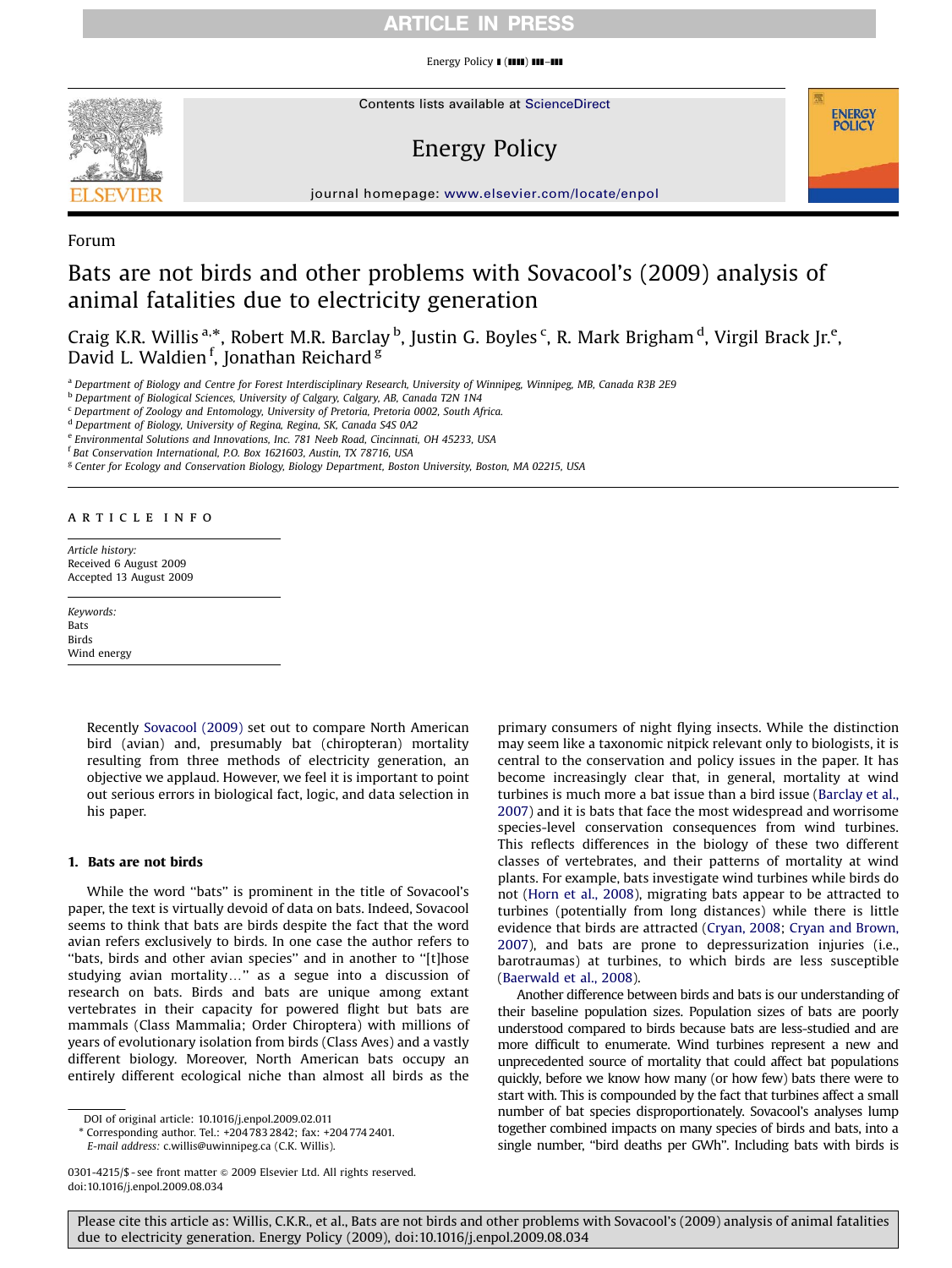highly misleading because, in contrast to the many tens of species of birds incorporated into each of the author's mortality estimates, wind turbine mortality of bats in North America is restricted primarily to three species, the so-called migratory tree bats. Numbers of bats killed per species are much higher for these bats than for birds and, therefore, species-level conservation implications are much greater for bats. In other words, Sovacool's rate of ''0.4 birds/GWh'' must be divided among many tens of bird species while the same fatality rate for bats would be divided mostly among three species. Bats also have much slower life histories than birds of comparable size, exhibiting lifespans of up to 35 years in the wild and low reproductive rates of typically one or two young per year ([Barclay and Harder, 2003\)](#page-2-0). Therefore, bats are more susceptible than birds to novel sources of mortality. Sovacool's failure to recognize, much less account for these differences, while arguing that his conclusions are relevant to bats, is a serious error.

#### 2. Erroneous fatality estimates

Even more worrisome than mistaking bats for birds, Sovacool's (2009) estimate of the average number of birds killed per GWh of wind power is incorrect and omits a large body of easily accessible, published data. For five of the six sites listed in his Table 2, Sovacool used fatality estimates that were uncorrected for searcher efficiency and scavenger losses, despite the fact that corrected data are available. Surprisingly, he then points out that failure to correct for searcher efficiency and scavenging is a flaw in published mortality surveys. Using corrected estimates ([Barclay](#page-2-0) [et al., 2007](#page-2-0) and references therein), and Sovacool's estimated capacity factor (33%), the actual estimated number of birds killed at those 6 sites is 0.653/GWh, more than double Sovacool's estimate of 0.269/GWh. Using all 21 sites for which data are presented in [Barclay et al. \(2007\)](#page-2-0), the average number of birds killed is 1.46/GWh, or over five times Sovacool's estimate. Sovacool also failed to use the same dataset to estimate the rate of bat mortalities. Using the 6 sites in Sovacool's paper, the estimated average number of bats killed is 3.25/GWh, although that number is influenced by the high fatality rate at the Mountaineer site in West Virginia. At all 21 sites for which data are available ([Barclay et al., 2007](#page-2-0)), the average number of bats killed is 1.48/GWh. This gives a total fatality rate for birds and bats of 2.94/GWh, or more than 10 times Sovacool's value.

Other smaller but still serious problems abound in Sovacool's comparison of mortality estimates including, for example, failing to account for mortality due to transmission lines for wind power but including this source of mortality for fossil fuels. Wind energy facilities also require transmission lines. He also estimates habitat loss resulting from fossil fuel extraction as a source of mortality while ignoring the potential for habitat loss associated with wind turbines, particularly the large number of turbines required to produce an amount of energy equivalent to that generated by fossil fuels.

### 3. Other errors of fact

Another serious error in the paper, which may result from equating bats with birds, is the statement: ''Death rates of all flying animals [from wind turbines] have decreased in recent years''. This statement may be true for birds, although the author cites no evidence for it, but the opposite is true for bats. There is clear evidence that, as turbines have become taller, bat mortality has increased [\(Barclay et al., 2007\)](#page-2-0). In the same paragraph, the author implies that pre-construction monitoring and mitigation reduce the risk of mortality for birds and bats which, again, is simply not true for bats. There is currently no published evidence (or un-published evidence of which we are aware) that any preconstruction monitoring approach has effectively reduced postconstruction bat mortality. When discussing limitations of existing mortality studies at wind plants, the author implies that correcting for searcher efficiency and scavenging might result in either an overestimate or underestimate of mortality (i.e., ''having to correct values up or down''). In reality, these sources of error in turbine surveys always result in an underestimate of mortality, especially when searcher efficiencies are low or scavenging rates are high. For example, if some bats are killed on a given night but none are found, these values remain zero in a survey dataset, even after corrections are applied ([Smallwood, 2007](#page-2-0)). Thus, unless searcher efficiency is 100% and no animals are scavenged, all reported estimates of bird and bat fatality actually underestimate mortality, an important point that is trivialized by Sovacool.

Also worrisome is a fundamental element of Sovacool's argument that among the ''600 studies, articles, and reports on avian deaths and wind farms'' he surveyed, ''not one of the studies examined produced an estimate of how many birds die from wind electricity correlated with the amount of electricity those wind turbines actually generated''. In fact, those types of fatality estimates are regularly reported for bats and are occasionally reported for birds. The [Kunz et al.'s \(2007a\)](#page-2-0) paper cited by Sovacool included both bird and bat fatality estimates reported as ''fatalities per megawatt of energy produced per year''. The values used by Sovacool from this paper were from a table showing only fatality rates from sites where indices of acoustic activity were also available and, thus, represent a limited sample; those also happened to be the only fatality rates reported in the paper as bats/turbine/yr rather than bats/MW/yr. Further, it is surprising that Sovacool reviewed over 600 sources but failed to reference what we consider the primary literature on bat fatalities at wind turbines (e.g., [Arnett et al., 2008;](#page-2-0) [Barclay et al., 2007;](#page-2-0) [Kunz](#page-2-0) [et al., 2007b\)](#page-2-0). All three of these papers report bat fatalities/MW/ year, and all are more readily accessible than the gray literature cited by Sovacool.

#### 4. The forest or the trees?

The problems cited above are serious errors of fact, but a major conceptual and potentially more serious problem also plagues Sovacool's analysis. In a clear case of missing important details of the trees to summarize the forest, Sovacool advocates averaging data (i.e., mortality rates) across many species, large areas, and long time periods to estimate the total number of animals killed by the three different electricity systems. This approach fails to address the importance of spatial (i.e., geographic) and temporal variation when contextualizing the conservation implications of different electricity systems. Understanding variation among species, sites and times is essential for a meaningful comparison. For example, Sovacool estimated mortality of ''birds'' from coal mining from one study on one species in four states. Aside from the fact that dozens of other bird species were likely affected and thus the total number of bird deaths is severely underestimated, geographic variation in species' diversity and abundance render some conclusion for the entire continent meaningless, regardless of whether the author calls it preliminary. Similarly, the majority of migratory tree bats are killed by wind turbines during their fall migration (in general a 6–8 week span between late July and late September; [Cryan and Brown, 2007;](#page-2-0) [Cryan, 2008](#page-2-0)) and the bats appear to travel along specific migration corridors [\(Baerwald and](#page-2-0) [Barclay, 2009\)](#page-2-0). A relatively small number of wind facilities in specific regions would thus exert disproportionate influence on continent-wide population stability because a large proportion of

Please cite this article as: Willis, C.K.R., et al., Bats are not birds and other problems with Sovacool's (2009) analysis of animal fatalities due to electricity generation. Energy Policy (2009), doi[:10.1016/j.enpol.2009.08.034](dx.doi.org/10.1016/j.enpol.2009.08.034)